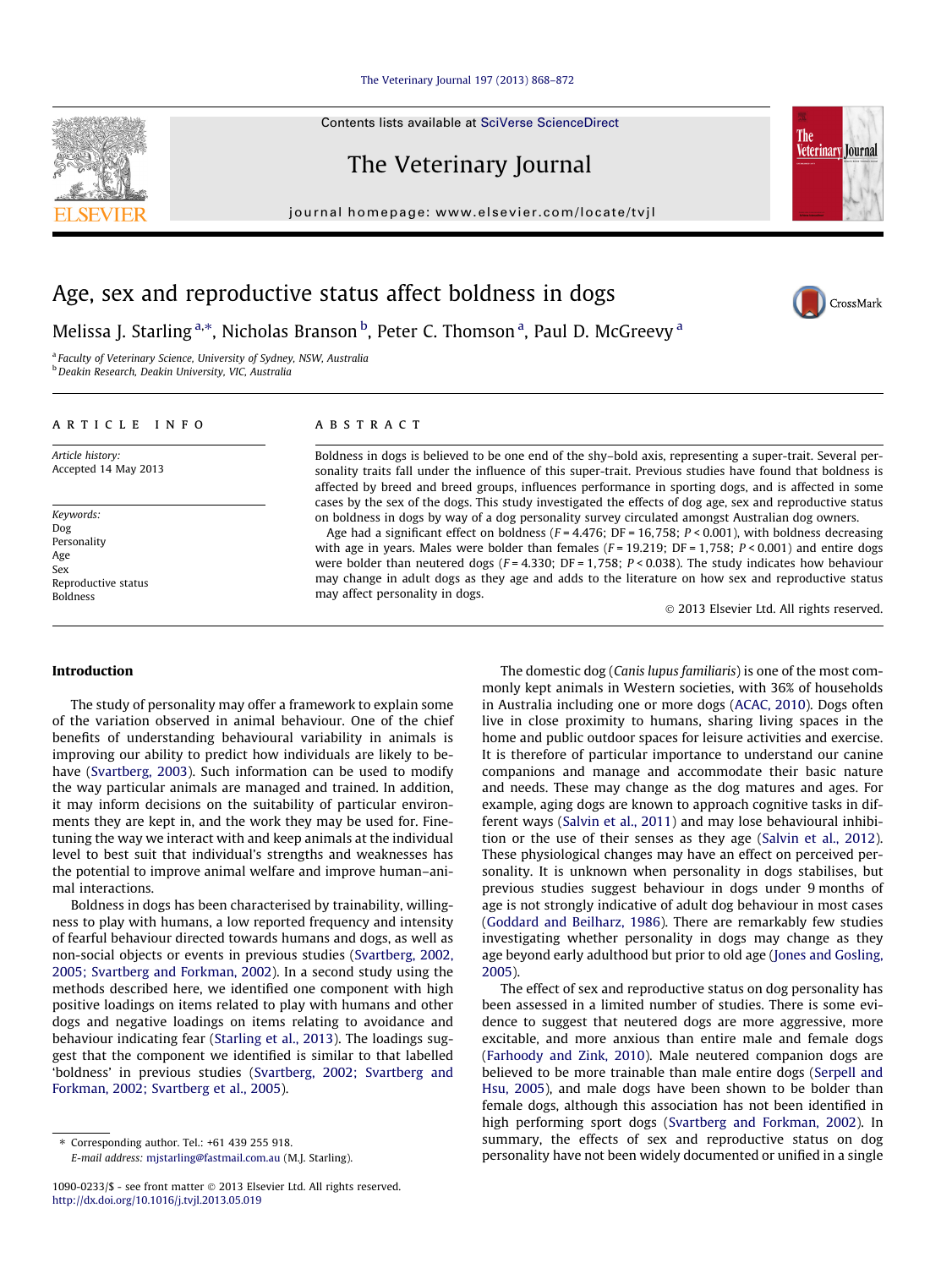study. The current study examines the effects of sex and reproductive status as well as age on aspects of personality in the dog.

#### Materials and methods

#### Item generation

A survey was developed for dog owners to report on the personality of their dogs. Demographic data were collected on the age and gender of the dog owners, where and when they had obtained the dog, and how long they had owned it. Survey items were drawn from the Canine Behavioural Assessment and Research Questionnaire (CBARQ) [\(Hsu and Serpell, 2003\)](#page-4-0) and guided by previous work by Svartberg on boldness in dogs ([Svartberg, 2002, 2005\)](#page-4-0). CBARQ has been validated by correlating survey answers with professional diagnoses of behavioural problems ([Hsu and Serpell, 2003\)](#page-4-0). For the current questionnaire, items from CBARQ that may be associated with boldness or shyness and indicated by everyday dog behaviour were retained, with the exception of stranger-directed aggression. This factor has been shown to have a low loading on the component associated with boldness and was not strongly associated with aggressiveness in everyday life [\(Svartberg,](#page-4-0) [2005\)](#page-4-0).

It is possible that aggressiveness as a trait is unrelated to the shy–bold axis ([Scott and Fuller, 1965; Svartberg, 2005](#page-4-0)) or that it can be readily expressed at either end of the spectrum since aggression can emerge in bold dogs that are motivated to guard and shy dogs that are pushed to defend. Items not found to be associated with boldness and shyness were also excluded to focus on items most likely to be predictive of future behavioural tendencies. In addition, because [Svartberg \(2002, 2005\)](#page-4-0) showed that separation-related behaviour, predatory behaviour, owner-directed aggression, and dog-directed behaviour in the home environment had no correlation with the Swedish Working Dog Club Dog Mentality Assessment (DMA) personality traits, and to that extent were not validated, these items were also excluded.

Additional items covering play behaviour developed by [Svartberg \(2002, 2005\)](#page-4-0) were included in our questionnaire. It used two forms of five-point rating scales, with different sections using either of those forms. One was a semantic differential-type rating scale as used by [Hsu and Serpell \(2003\)](#page-4-0) and the other offered a selection of graded options: 'never', 'seldom', 'sometimes', 'usually', and 'always', that referred to the frequency of the behaviour in the recent past.

A further section exploring proactive and reactive behaviour was added to the survey. It included questions developed from reviews of the characteristics of proactive and reactive coping styles [\(Koolhaas et al., 1999, 2010; Coppens and de Boer,](#page-4-0) [2010\)](#page-4-0). These questions used the semantic differential-type 5-point rating scale on which respondents were asked to rate the intensity of their dog's behaviour ranging from 0, where the behaviour was not observed, to 4, where the behaviour was extreme.

#### Participants

The survey was circulated via Australian Internet forums and e-mail lists with a focus on domestic dogs. Respondents were sought exclusively from Australia to avoid international variables being introduced into the results. Respondents were 18 years or over, and under 80 years in age, and were asked to report on a dog with which they lived. They were requested to complete additional surveys for additional dogs if they lived with more than one.

#### Statistical analysis

Statistical analyses were carried out with the program R [\(R Development Core](#page-4-0) [Team, 2011\)](#page-4-0). Mean substitution was used for missing data as per [Svartberg](#page-4-0) [\(2002, 2005\),](#page-4-0) and surveys with more than five missing responses were not used. A principal components analysis (PCA) was run on the results from the survey. The number of components extracted was determined by the scree plot method, as there was a clear division in the scree plot.

The component extracted from the PCA was subjected to further analysis using linear mixed models using the 'lme' function in R and was used as a boldness measure. Fixed effects included dog gender, age, reproductive status, and United Kennel Club (UKC) breed group, owner gender, owner age group, and dog's origin. Breed was considered a random effect nested within the fixed effect UKC Breed Group. Terms were first tested for significance using the  $t$  test or 'ANOVA' function in  $R$ and, if they were significant, added to a linear model. The terms in the models were tested using the 'ANOVA' function, comparing the linear model containing the new term with a linear model excluding the new term. The Akaike Information Criterion (AIC) value was also used to assess the model-of-best-fit. The UKC breed groups included Companion, Guardian, Gundog, Scenthound, Herding, Terrier, Sighthound/ Pariah, and Northern and Spitz groups. UKC breed groups are closest to the international convention adopted by Fédération Cynologique Internationale (FCI), but use fewer groups. The reduced breed groups better suited the smaller number of breeds in the current study.

The linear mixed model was then compared to the linear model containing all significant fixed-effect factors using a likelihood ratio test using the 'ANOVA' function in R to assess the significance of the random effects in the model. Dogs of mixed breed heritage were assigned to a breed group called 'mixed' if their breed composition was unknown or only one parent was known. Where all breeds listed in the makeup of a mixed breed individual belonged to the same UKC group, the dog was categorised as also belonging to that UKC group. Otherwise the individual was categorised as 'mixed'. Dog age, sex and reproductive status were entered into the model as fixed effects.

#### Results

### Principal components analysis

The survey generated 1054 responses that could be used. The PCA produced one major component (PC1) called 'boldness' that accounted for 21.4% of the variation. The retained component was characterised by high loadings on factors relating to play and sociality and negative loadings on avoidance and other behaviours indicating fear. Although this component had much in common with the over-arching personality called 'boldness' in other studies ([Svartberg, 2002, 2005](#page-4-0)), it has not been validated with behavioural measures.

#### Linear regression

The model-of-best-fit included five terms: age (in years), sex, reproductive status, breed, and breed group. Age and gender of the owner were not significant, and nor was origin of the dog or age of the dog when acquired. So, these terms were not included in the final model. The estimated regression coefficient and related output of the model-of-best-fit is shown in [Table 1.](#page-2-0) Boldness in general decreased with age [\(Fig. 1\)](#page-2-0)  $(F = 4.476, numDF = 16,$ denDF = 758,  $P < 0.001$ ). Age was treated as a categorical variable and is presented as such here to enable better comparison with studies where dogs are pooled into age groups [\(Kubinyi et al.,](#page-4-0) [2009](#page-4-0)).

Male dogs were bolder than female dogs ([Fig. 2a](#page-3-0))  $(F = 19.219,$ numDF = 1, denDF = 758,  $P < 0.001$ ), and entire dogs of either sex were bolder than de-sexed dogs of either sex ([Fig. 2](#page-3-0)b)  $(F = 4.330,$ numDF = 1, denDF = 758,  $P = 0.038$ ). An interaction between sex and reproductive status was tested and revealed no significant interaction. Nor were there any significant interactions between breed group and age. In most cases, there were no correlations between breed group and sex. The exception was a significant correlation between the Scenthound group and sex (male) (regression coefficient =  $-3.315$ , SE = 1.511, DF = 752, P = 0.029), where numbers were low  $(n = 9)$ . Further analysis of breed and breed group will be discussed in a future publication.

## Discussion

The results of the current study complement those from a previous report by [Kubinyi et al. \(2009\)](#page-4-0) that found that male dogs were bolder than female dogs and younger dogs of both sexes were bolder than older dogs. The current study showed a significant negative correlation between age of dogs and boldness: boldness scores decreased as the age of the dog increased.

Published personality and temperament studies in dogs have a strong focus on animals under 2 years of age, possibly because such studies are often aimed at improving methods of selecting individual dogs for training programs to become working dogs, for example for police, military, or guide dogs ([Jones and Gosling,](#page-4-0) [2005](#page-4-0)). Conversely, there has also been some focus on aging dogs, generally  $\geqslant$  10 years, that may be subject to canine cognitive dysfunction ([Neilson et al., 2001; Chan et al., 2002\)](#page-4-0). So dogs between these age groups are poorly represented in personality studies.

In the Australian pet dogs sampled, a shift was found towards the shy end of the shy–bold axis as the dogs aged. Until the age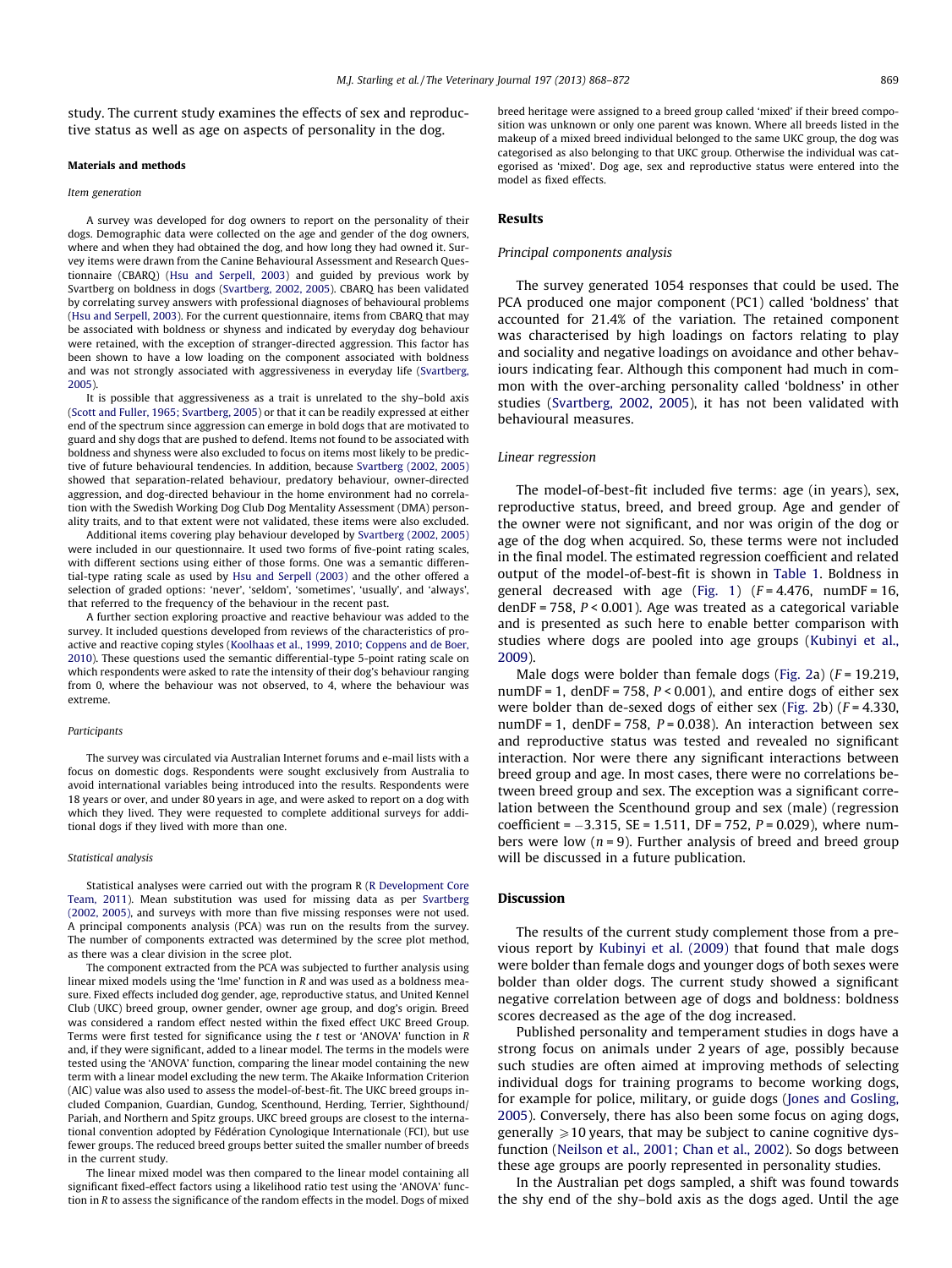#### <span id="page-2-0"></span>Table 1

Statistical output of fixed effects from linear mixed model.

|                                            | Regression coefficient | Standard error | DF  | $\boldsymbol{n}$ | $\boldsymbol{P}$      |
|--------------------------------------------|------------------------|----------------|-----|------------------|-----------------------|
| (Companion, female, neutered, age <1 year) | $-0.861$               | 0.488          | 763 |                  | 0.0784                |
| Entire                                     | 0.549                  | 0.264          | 763 | 214              | 0.038                 |
| Male                                       | 0.768                  | 0.198          | 763 | 505              | $\leq 0.001$ ***      |
| Guardian breed group                       | 3.088                  | 0.543          | 264 | 82               | $\leq 0.001$ ***      |
| Gundog breed group                         | 1.947                  | 0.474          | 264 | 162              | $\leq 0.001$ ***      |
| Herding breed group                        | 1.575                  | 0.445          | 763 | 228              | $\leq 0.001$ ***      |
| Mixed breed group                          | 1.203                  | 0.340          | 763 | 234              | $0.002$ **            |
| Northern breed group                       | 1.673                  | 0.651          | 264 | 47               | $0.012$ <sup>*</sup>  |
| Scenthound breed group                     | 0.627                  | 0.889          | 264 | 20               | 0.481                 |
| Sighthound breed group                     | 1.106                  | 0.663          | 264 | 50               | 0.097                 |
| Terrier breed group                        | 1.466                  | 0.547          | 763 | 80               | $0.008^*$             |
| Age1                                       | $-0.014$               | 0.457          | 763 | 120              | 0.975                 |
| Age2                                       | $-0.889$               | 0.475          | 763 | 100              | 0.062                 |
| Age3                                       | $-0.510$               | 0.474          | 763 | 108              | 0.282                 |
| Age4                                       | $-0.894$               | 0.484          | 763 | 96               | 0.065                 |
| Age5                                       | $-1.200$               | 0.491          | 763 | 91               | 0.015                 |
| Age6                                       | $-2.090$               | 0.512          | 763 | 79               | $\leq 0.001$ $\cdots$ |
| Age7                                       | $-1.270$               | 0.528          | 763 | 66               | 0.016                 |
| Age8                                       | $-1.947$               | 0.540          | 763 | 65               | $\leq 0.001$ ***      |
| Age9                                       | $-1.853$               | 0.549          | 763 | 61               | 0.001                 |
| Age10                                      | $-1.692$               | 0.546          | 763 | 63               | $0.002**$             |
| Age11                                      | $-2.243$               | 0.660          | 763 | 33               | $0.001***$            |
| Age12                                      | $-1.647$               | 0.731          | 763 | 24               | $0.025$ <sup>*</sup>  |
| Age13                                      | $-0.747$               | 0.773          | 763 | 21               | 0.334                 |
| Age14                                      | $-2.139$               | 1.075          | 763 | 10               | 0.047                 |
| Age15                                      | $-3.081$               | 0.997          | 763 | 12               | $0.002$ **            |
| Age16+                                     | $-3.822$               | 0.996          | 763 | 12               | $\leq 0.001$ $\cdots$ |

The table shows the statistical output of the fixed effects from the final linear mixed model accepted including dog sex, reproductive status, age, breed, and breed group. Significance is relative to the 'Intercept' conditions: Companion breed group, female, neutered. Age in years was considered a categorical variable rather than a continuous one to show where results deviated from a linear relationship. The statistical model used was the 'lm' and 'lme' function in the statistical package R, and models were tested using the ANOVA function in R and the AIC value. DF, degrees of freedom.

\*\*\*  $P < 0.001$ .



Fig. 1. Association between boldness and age in dogs using a spline function. Boldness decreases as age decreases. The statistical model used was the 'lm' and 'lme' function in the statistical package  $R$ , and models were tested using the 'ANOVA' function in R and the AIC value.

of 13 years, a gradual shift towards shyness was observed and then the trend became much sharper after 13 years. The latter shift may be explained by age-related degenerative conditions such as osteoarthritis. Physical discomfort may lead to dogs taking fewer risks and being less inclined to interact with other dogs or people. Whilst measures of age-related cognitive decline were not collected in our study, [Neilson et al. \(2001\)](#page-4-0) reported a reduction in greeting and attention-seeking behaviour in dogs with this condition. Therefore, the results presented in this paper highlight the importance of undertaking further research to assess the contribution of age-related physical and cognitive degenerative conditions to the expression of a less bold personality in dogs.

The gradual decline in boldness between the age of 1 year and 13 years, while not nearly as dramatic, may be far more important. There is no published precedent to the knowledge of the authors for this significant trend. Training history and life experiences in general also play a role in dog behaviour [\(Goddard and Beilharz,](#page-4-0) [1986\)](#page-4-0). It is possible that engaging in bold behaviour is not an overall rewarding experience for dogs in this population. For example, approaching social objects such as humans and other dogs may result in aversive experiences such as aggressive or threatening behaviour directed towards the dog approaching. Experiences such as these may result in a decrease in the frequency of behaviours positively related to boldness and an increase in frequency and intensity of the avoidance behaviours towards non-social objects negatively associated with boldness. This possibility raises questions about how dogs' interactions with social and non-social stimuli are routinely managed by dog owners ([McGreevy et al., 2012\)](#page-4-0), and the long-term effects this may be having on both how the dogs are likely to behave and their emotional state in their day-to-day lives.

A previous study of 264 dogs found that sociability decreased with age, but no differences in personality between sex or breed were detected ([Wahlgren and Lester, 2003](#page-4-0)). Sociability towards other dogs has been shown to decrease as dogs age, but from 4 to 8 years old, sociable behaviour is affected by the time the dog spends with the owner ([Kubinyi et al., 2009\)](#page-4-0). Female dogs in the 4–8 years age group are more sociable towards conspecifics than male dogs in this age group [\(Kubinyi et al., 2009](#page-4-0)).

 $^*$   $P < 0.05$ .

 $P < 0.005$ .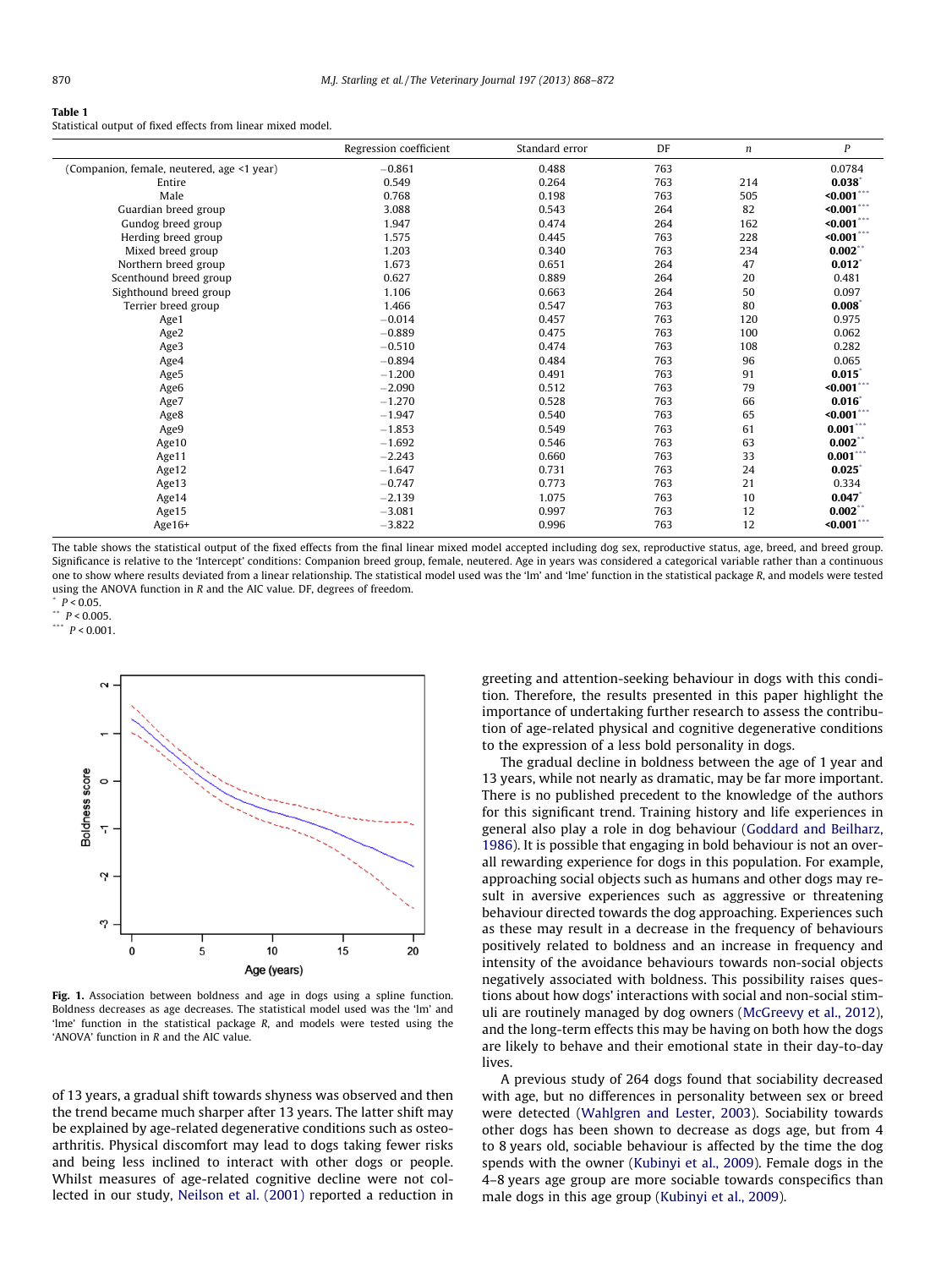<span id="page-3-0"></span>

Fig. 2. (a) Boldness in male vs. female dogs. Boldness scores as extracted from the first component of a principal component analysis (PCA) is significantly greater in males than in females. The statistical model used was the 'lm' and 'lme' function in the statistical package R, and models were tested using the 'ANOVA' function in R and the AIC value. (b) Boldness in entire vs. neutered dogs of both sexes. Boldness scores as extracted from the first component of a PCA are significantly greater in entire than in neutered dogs of both sexes.

It is possible that as dogs age and accumulate ever more experiences, they naturally become less engaged in their surroundings, lose interest in exploration and show a reduction in excitement. Perhaps this is similar to a 'been there, done that' effect in human beings. This may manifest itself in more aloof or shy behaviour as they become less inclined to approach strangers or to engage in social and playful interactions. There may be such a gradual decline in interest that it is largely over-looked by owners. Chimpanzees show a decrease in 'openness', 'extraversion' and 'emotionality' with age as reported by their familiar keepers ([King et al., 2005\)](#page-4-0), and the same trend has been found in human beings (see, for example, [McCrae et al., 1999](#page-4-0)), suggesting there may be a biological basis for a decrease in certain personality traits ([Costa and McCrae,](#page-4-0) [2006](#page-4-0)) related to boldness. A slight decrease in curiosity/fearlessness, sociability and aggressiveness with age has been reported in German shepherd dogs under 5 years of age ([Svartberg, 2007\)](#page-4-0). This rough indication hints at the broader results reported here.

It is also possible that there is a sampling bias present. A previous study found evidence for greater energy expenditure and higher mortality in dogs scoring high in traits related to boldness ([Careau et al., 2010](#page-4-0)). Bold dogs may live fast and die young, or be culled early from the population for unwanted boisterousness, leaving an increasing imbalance in the shy–bold continuum towards shyness in older age groups.

Our study has revealed that boldness in dogs is influenced by both the sex of the dog and the dog's reproductive status, and there was no interaction found between these two factors. Previous studies that examined the effects of sex on temperament revealed mixed findings.

Neutered female German shepherds have been found to be more emotionally reactive than entire females [\(Kim et al., 2006\)](#page-4-0), and it has been found that neutered female dogs show more 'fearful' behaviour and neutered male dogs show more aggressive behaviour towards people ([Meuten, 2002\)](#page-4-0). These findings along with the results of the current study suggest that it is possible that neutering alters a dog's willingness to engage in social behaviours and/or their desire to avoid novel or potentially frightening nonsocial objects.

Male dogs of some breeds have been found to be more trainable than females of the same breed, but this effect is not uniform across all breeds [\(Serpell and Hsu, 2005\)](#page-4-0). The same study found neutering had no effect on the trainability of female dogs of any breed, but did improve trainability in males of some breeds ([Serp](#page-4-0)[ell and Hsu, 2005](#page-4-0)). Survey questions on trainability in the current study featured in the identification of boldness in another study ([Svartberg, 2002](#page-4-0)). It was found in that study that male dogs were bolder than female dogs, but this effect did not hold for high performance sports dogs ([Svartberg, 2002](#page-4-0)).

There is some evidence that neutered dogs are more likely to be obese, although this effect may differ between breed groups and with age ([McGreevy et al., 2005](#page-4-0)). Obesity may result in dogs being less inclined to move and therefore less inclined to engage in behaviours such as greeting and playing and so the dog appears to be more shy. However, avoidance behaviour directed towards non-social objects is negatively correlated with boldness in the current study. Shyness is not defined simply by a lack of behavioural response, so a lack of motivation alone is unlikely to result in a report of shyness.

Our finding that male dogs are significantly bolder than female dogs combined with findings in other studies of males being bolder (or expressing more of a trait related to boldness) under certain conditions suggests that while this study gives a broad picture of boldness between sexes in dogs, there are other factors beyond the remit of the current study that may play a role. These could include the effects of different levels of training and training for different purposes, for example.

#### Conclusions

This study shows how behaviour may change in adult dogs as they age. It is recommended that this area be investigated in more detail. Understanding changes in behaviour may aid in the interpretation of a range of scientific and clinical findings related to cognition, personality, affective state, and how dogs respond behaviourally to stimuli they encounter and how the way they interact with humans and other dogs may change over time.

## Conflict of interest statement

None of the authors of this paper has a financial or personal relationship with other people or organisations that could inappropriately influence or bias the content of the paper.

### Acknowledgements

The authors would like to acknowledge the support of Black Dog Wear Pty Ltd. and Positive Puppies as well as the administrators of Dogzonline forum and Dogtree, who allowed the survey to be distributed via their online forums. The authors also acknowledge the help of individuals who volunteered to distribute the survey far and wide amongst friends, co-workers and family.